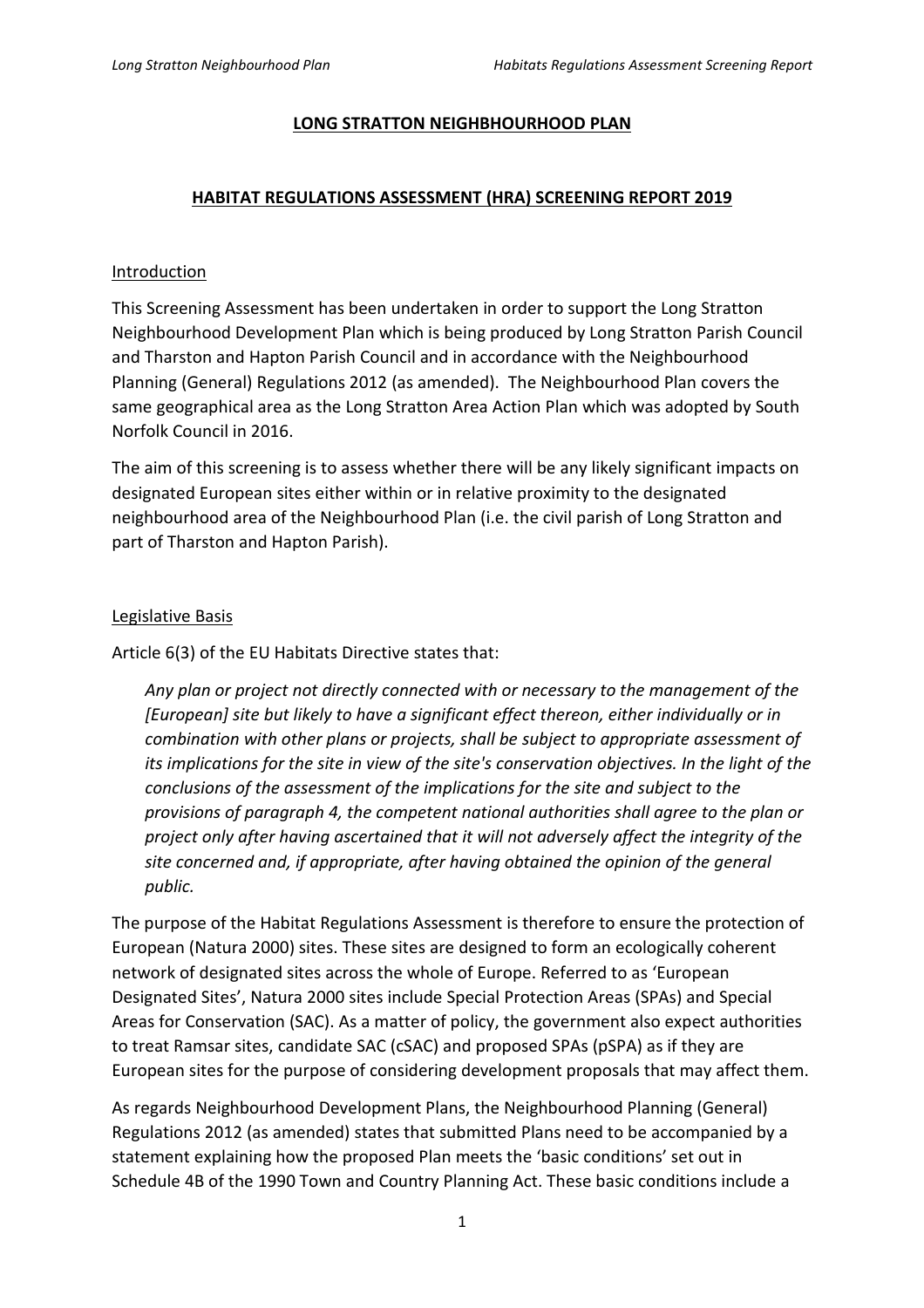requirement to demonstrate how the Plan is compatible with EU obligations (of which HRA is one).

Regulation 105 of the Conservation of Habitats and Species Regulations 2017 (CHSR) puts into effect the requirements of Article 6(3) of the EU Habitats Directive and requires that:

- *(1) Where a land use plan*
- *(a) is likely to have a significant effect on a European site or a European offshore marine site (either alone or in combination with other plans or projects), and*
- *(b) is not directly connected with or necessary to the management of the site,*

*the plan-making authority must before the plan is given effect, make an appropriate assessment of the implications of the site in view of that site's conservation objectives.* 

Regulation 106 of the CHSR requires that:

 *A qualifying body which submits a proposal for a neighbourhood development plan must provide such information as the competent authority may reasonably require for the purposes of the assessment under regulation 102 or to enable them to determine whether that assessment is required.* 

As the 'competent authority' for these purposes, South Norfolk District Council has produced this screening report to determine whether a full Habitats Regulations Assessment is required.

# Screening Assessment

The first step of the screening process involves the identification of European Sites that are considered to be within close proximity of the Long Stratton Neighbourhood Plan area. Conservation objectives for sites that may be affected by development in South Norfolk were identified in the October 2013 document: 'Habitats Regulation Assessment of the Site Specific Allocations and Policies Document, Wymondham Area Action Plan, Long Stratton Area Action Plan and Cringleford Neighbourhood Development Plan, undertaken for South Norfolk Council'.

The 2013 HRA subjected nine international sites to tests of likely significance relating to potential impacts from recreational pressure from the scale of planned development. The Stage 1 test concluded that significant effects on these sites were unlikely and no further steps were undertaken in the HRA process. This was subsequently agreed by Natural England.

One site was identified in the 2013 HRA as potentially being impacted by development in Long Stratton. It was concluded that this site was sufficient distance from Long Stratton not to be impacted by new development.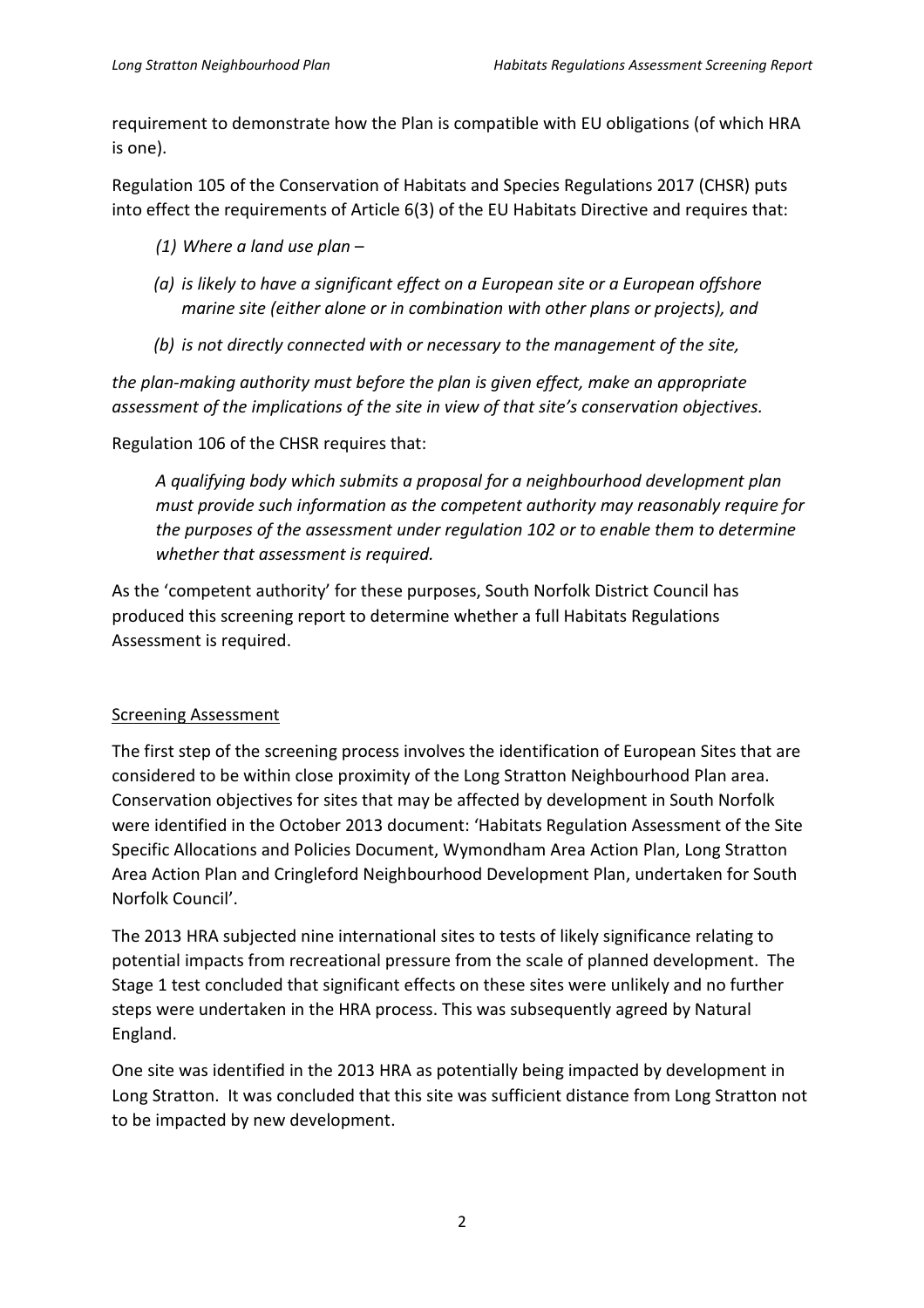## *Breckland International Site*

The assessment noted that access to this site would be indirect and in excess of 20km at the nearest unit (Breckland Forest SSSI/SAC at Bridgham) meaning that it is unlikely that visitors would visit this site. Furthermore, as there are no visitor facilities and the public are excluded during the stone curlew breeding season visitor impact from the Long Stratton area would be further reduced.

The 2013 report concluded that *"it is considered that it is unlikely that site integrity will be affected by development in Long Stratton as described in the draft Long Stratton AAP".*

It is therefore considered reasonable to reach the same conclusion in the current neighbourhood plan HRA Screening and determine that there are no specific European sites in close proximity to Long Stratton that would be subject to impact from development arising as a result of the Neighbourhood Plan policies.

The Long Stratton Neighbourhood Plan does not seek to allocate any additional sites for future development. All of the policies within the Plan are intended to 'neighbourhoodwide' development management policies. The proposed policies are focused on shaping and influencing development when planning applications are brought forward, with a specific focus on creating a well-designed, vibrant and sustainable community.

The table below summarises each of the policies within the proposed Long Stratton Neighbourhood Plan to assess whether there would be any significant impact arising from these policies.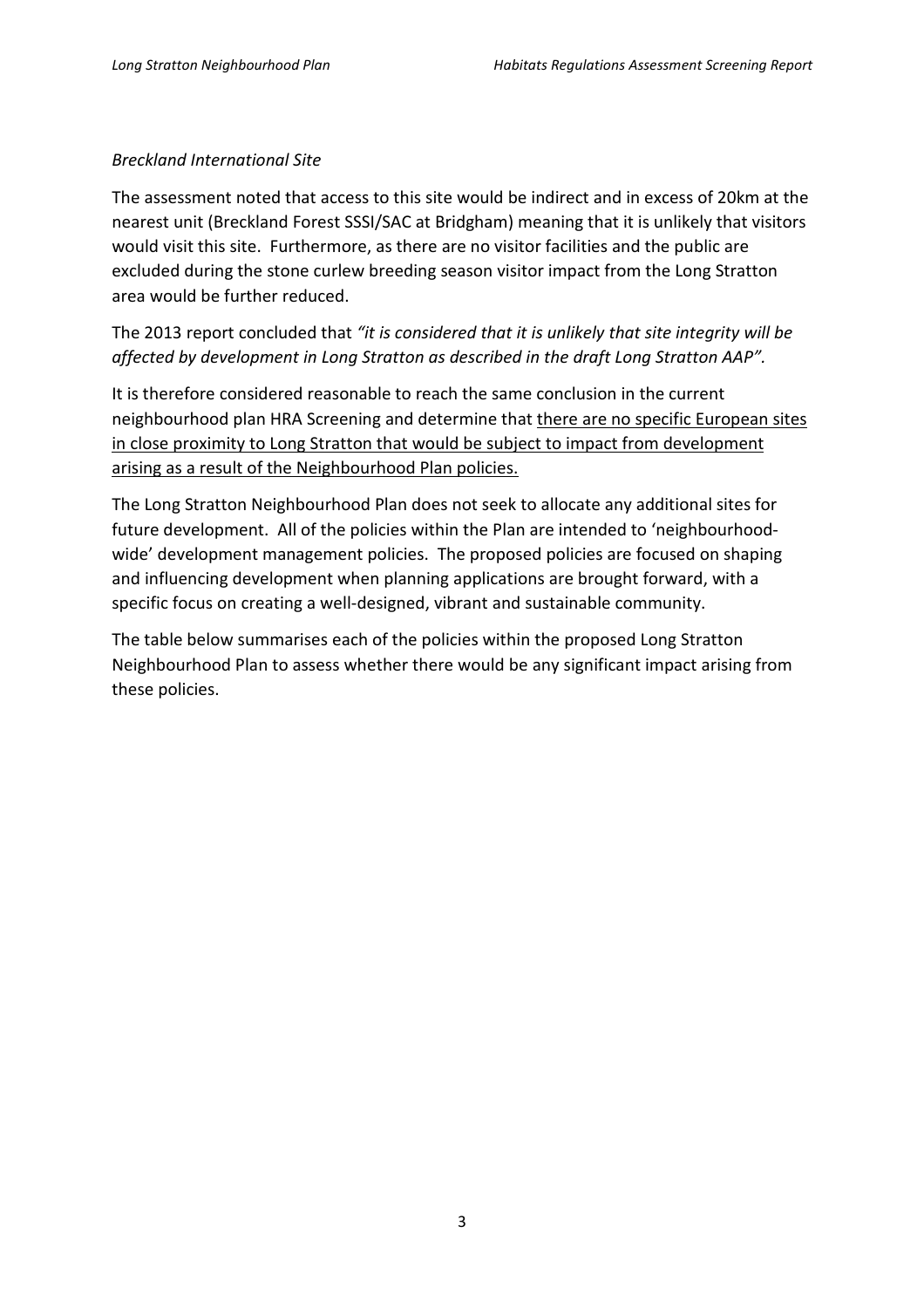| <b>Neighbourhood Plan</b><br><b>Policy</b>                                                      |                                                                    | <b>Comments</b>                                                                                                                                                                                                         |  |  |  |
|-------------------------------------------------------------------------------------------------|--------------------------------------------------------------------|-------------------------------------------------------------------------------------------------------------------------------------------------------------------------------------------------------------------------|--|--|--|
|                                                                                                 |                                                                    |                                                                                                                                                                                                                         |  |  |  |
| A Strong Community - Housing Policies                                                           |                                                                    |                                                                                                                                                                                                                         |  |  |  |
| <b>LSNP</b><br>SC <sub>1</sub>                                                                  | <b>Housing Mix</b>                                                 | This policy requires all proposals to include a mix of homes to meet<br>the needs of Long Stratton's residents.                                                                                                         |  |  |  |
| <b>LSNP</b><br>SC <sub>2</sub>                                                                  | Homes for the<br>older<br>generation                               | This policy highlights the important opportunity for delivering<br>additional specialist housing for the older generation in Long Stratton<br>as well as specialist and supported housing for people with disabilities. |  |  |  |
| <b>LSNP</b><br>SC <sub>3</sub>                                                                  | Affordable<br>homes meeting<br>Long Stratton<br>needs              | This policy requires that a proportion of affordable homes being<br>delivered as part of market sites will be prioritised for those residents<br>with an existing close connection to Long Stratton.                    |  |  |  |
| A Strong Community - Successful integration between the new community and existing<br>community |                                                                    |                                                                                                                                                                                                                         |  |  |  |
| <b>LSNP</b><br>SC <sub>4</sub>                                                                  | Pedestrian and<br>cycle-friendly<br>neighbourhoods                 | This policy requires all new schemes to be designed so as to facilitate<br>easy and convenient access and movement for pedestrians and<br>cyclists.                                                                     |  |  |  |
| <b>LSNP</b><br>SC <sub>5</sub>                                                                  | Maintaining<br>good<br>connectivity<br>with outlying<br>areas      | This policy requires the continuation of good connectivity between<br>Long Stratton and outlying hamlets.                                                                                                               |  |  |  |
| <b>LSNP</b><br>$-SC6$                                                                           | Location of new<br>Community<br><b>Facilities</b>                  | A policy supporting the principle of new community facilities and<br>requiring that all such provision should be located where it can easily<br>be accessed by the communities they are intended to serve.              |  |  |  |
| <b>Design and Character Policies</b>                                                            |                                                                    |                                                                                                                                                                                                                         |  |  |  |
| LSNP-<br>DC7                                                                                    | Landscape and<br>Settlement<br>Character                           | A policy which requires all new development to be sympathetic to<br>Long Stratton's landscape and built heritage character.                                                                                             |  |  |  |
| <b>LSNP</b><br>$-DC8$                                                                           | Creating<br>successful<br>neighbourhoods                           | Requires all residential development schemes to contribute positively<br>to the quality of Long Stratton as a place.                                                                                                    |  |  |  |
| <b>LSNP</b><br>$-DC9$                                                                           | Strengthening<br>and enhancing<br>Long Stratton's<br>historic core | This policy requires new schemes coming forward in or in the vicinity<br>of the Long Stratton Conservation Area to conserve or reinforce the<br>specific qualities of the existing historic environment.                |  |  |  |
| <b>LSNP</b><br><b>DC10</b>                                                                      | Long Stratton<br>Design<br>Principles                              | This policy requires all proposed development to be design led and to<br>follow the principles set out in the proposed Design Guidelines<br>document.                                                                   |  |  |  |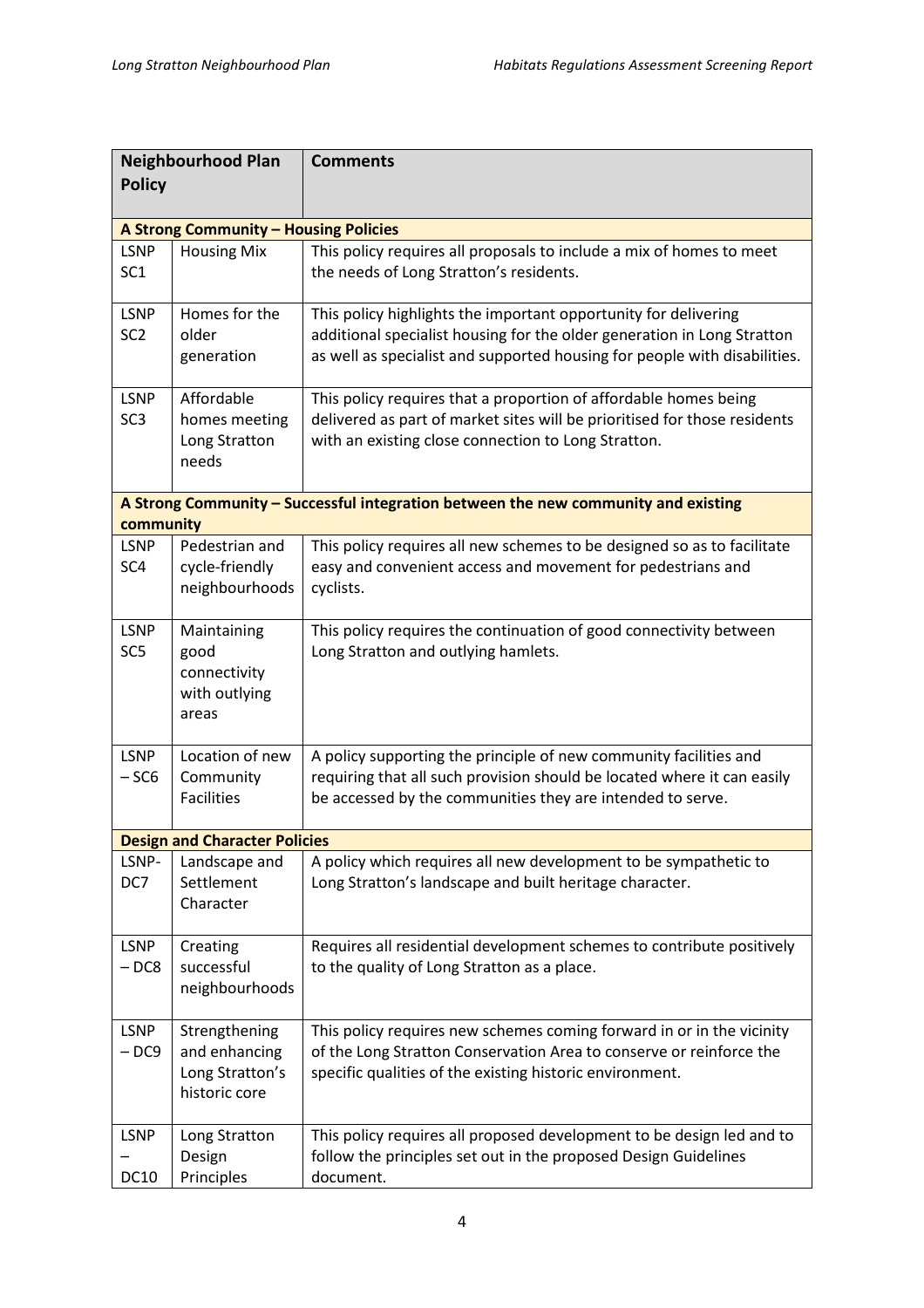| <b>Employment Policies</b>             |                                                                              |                                                                                                                                                                                                                                                                                                       |  |  |
|----------------------------------------|------------------------------------------------------------------------------|-------------------------------------------------------------------------------------------------------------------------------------------------------------------------------------------------------------------------------------------------------------------------------------------------------|--|--|
| <b>LSNP</b><br>E11                     | <b>New</b><br>Employment<br>Uses in<br>Tharston                              | This policy supports new employment uses at Tharston Industrial<br>Estate subject to traffic impacts being assessed as acceptable and not<br>adversely impacting pedestrian safety or amenity issues on the<br>Flowerpot Lane/A140 junction.                                                          |  |  |
| <b>LSNP</b><br>E12                     | <b>Training Long</b><br>Stratton's work<br>force                             | An aspirational policy encouraging planning proposals which facilitate<br>the delivery of skills training or apprenticeship schemes to local<br>people.                                                                                                                                               |  |  |
| <b>LSNP</b><br>VC13                    | Re-establishing<br>The Street at<br>the heart of the<br>town                 | This policy seeks contributions towards the delivery of town centre<br>environmental enhancements from development proposals coming<br>forward as part of the strategic site allocation set out in Policy LNGS 1<br>in the Area Action Plan.                                                          |  |  |
| <b>LSNP</b><br>VC14                    | Long Stratton<br><b>Market Place</b>                                         | This is an aspirational policy which supports the creation of a new<br>market place in Long Stratton town centre.                                                                                                                                                                                     |  |  |
| <b>LSNP</b><br>VC15                    | The Fire Station<br>and Telephone<br>Exchange                                | This policy establishes some principle to be adhered to in the event<br>that the Fire Station and Telephone Exchange site comes forward for<br>development during the period 2019 to 2036.                                                                                                            |  |  |
|                                        |                                                                              | <b>Outdoor Recreation, Green Infrastructure and Biodiversity</b>                                                                                                                                                                                                                                      |  |  |
| LSNPa<br>GI16                          | Long Stratton<br>Recreational<br>Open Space<br>standards                     | This policy requires provision to be made towards open space<br>improvements as needed when new development proposals come<br>forward.                                                                                                                                                                |  |  |
| <b>LSNP</b><br>GI17                    | Delivering<br>Green<br>Infrastructure in<br>Long Stratton                    | This policy identifies six priorities that should be adhered to when new<br>green infrastructure is being provided in the plan.                                                                                                                                                                       |  |  |
| <b>LSNP</b><br>GI18                    | Green<br>Infrastructure<br>Management                                        | This policy establishes principles for the management of new green<br>infrastructure provision                                                                                                                                                                                                        |  |  |
| <b>LSNP</b><br>GI19                    | Protecting<br>existing sites of<br>Biodiversity<br>Value                     | This policy identifies and protects the following sites as assets to<br>biodiversity in the plan area:<br>Tyrells Wood County Wildlife Site<br>i.<br>ii.<br>Wood Green County Wildlife Site<br>Wet Meadow on Swan Lane<br>iii.<br>Area of grassland with pond and hedges behind the allotments<br>iv. |  |  |
| <b>Indoor Community Infrastructure</b> |                                                                              |                                                                                                                                                                                                                                                                                                       |  |  |
| <b>LSNP</b><br>R <sub>20</sub>         | Delivering a<br>new<br>Community<br><b>Meeting Space</b><br>in Long Stratton | This policy supports the provision of a new community meeting space<br>in the vicinity of the town centre.                                                                                                                                                                                            |  |  |